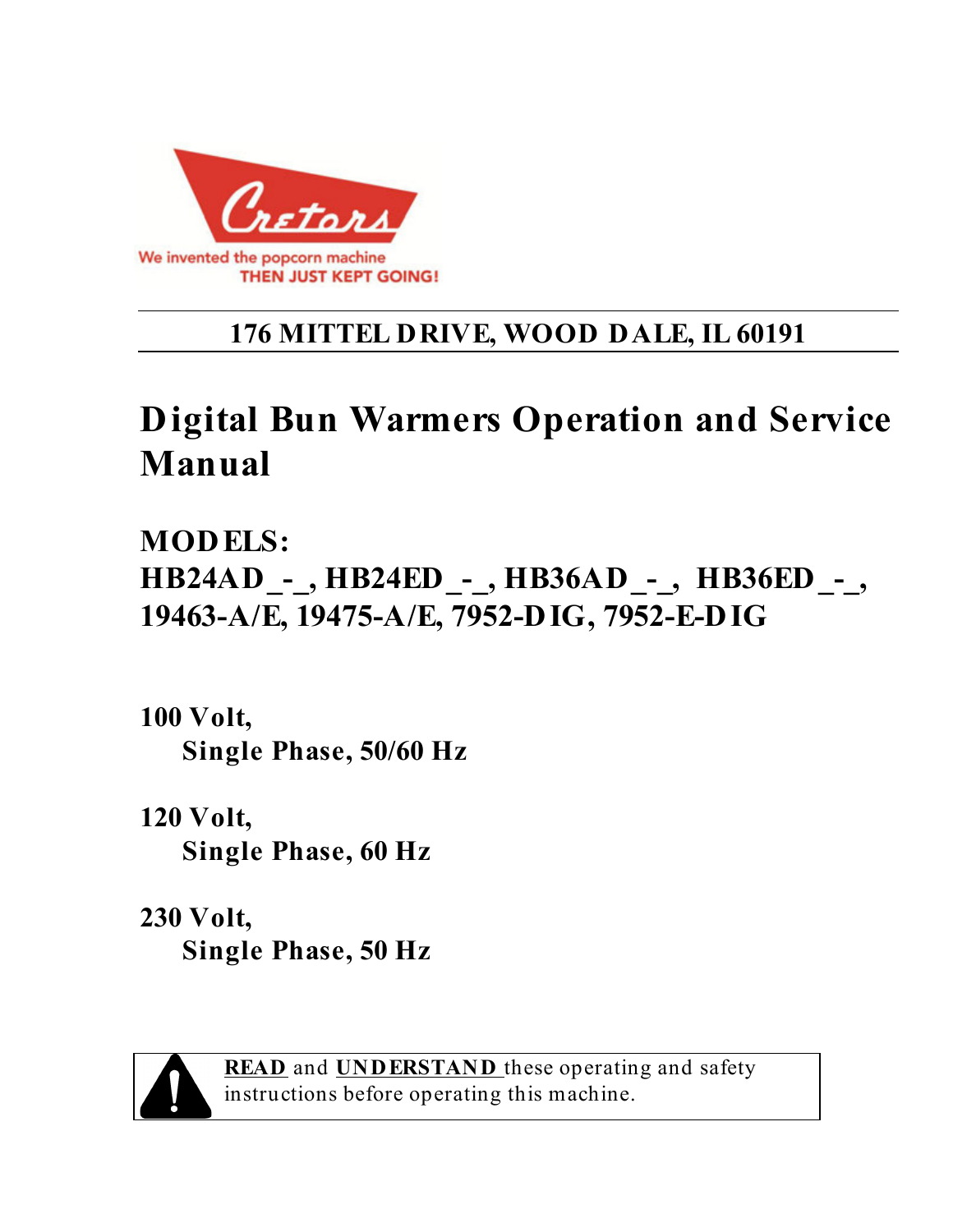#### **SAFETY FIRST**



The information in this manual is essential for the safe installation and maintenance of your Modular Showcase<sup>™</sup> machine. The manual must be read and understood before installing, operating or maintaining this equipment or equivalent training must be provided.



"The employer shall instruct each employee in the recognition and avoidance of unsafe conditions and the regulations applicable to his work environment to control or eliminate any hazards or other exposure to illness or injury. Ref.: 29 CFR 1926.20  $(b)(4)(a)(2)$ 



It is understood that safety rules within individual companies vary. If a conflict exists between the safety procedures contained in this manual and the rules of a using company, the more stringent rule should take precedence.

This manual is filled with timesaving and money-saving information regarding your Bun Warmer. There is nothing, however, more important than the safety aids and warnings found throughout this document.

If you have any questions, feel free to contact our Customer Service Department at 800-228-1885.

Additional copies of this manual can be obtained from Customer Service.

Cretors warranties this machine to be free of defects in parts, materials and workmanship for one year. Please complete and return the registration card to activate your warranty. If you have questions concerning the warranty, please contact Customer Service at 800-228-1885.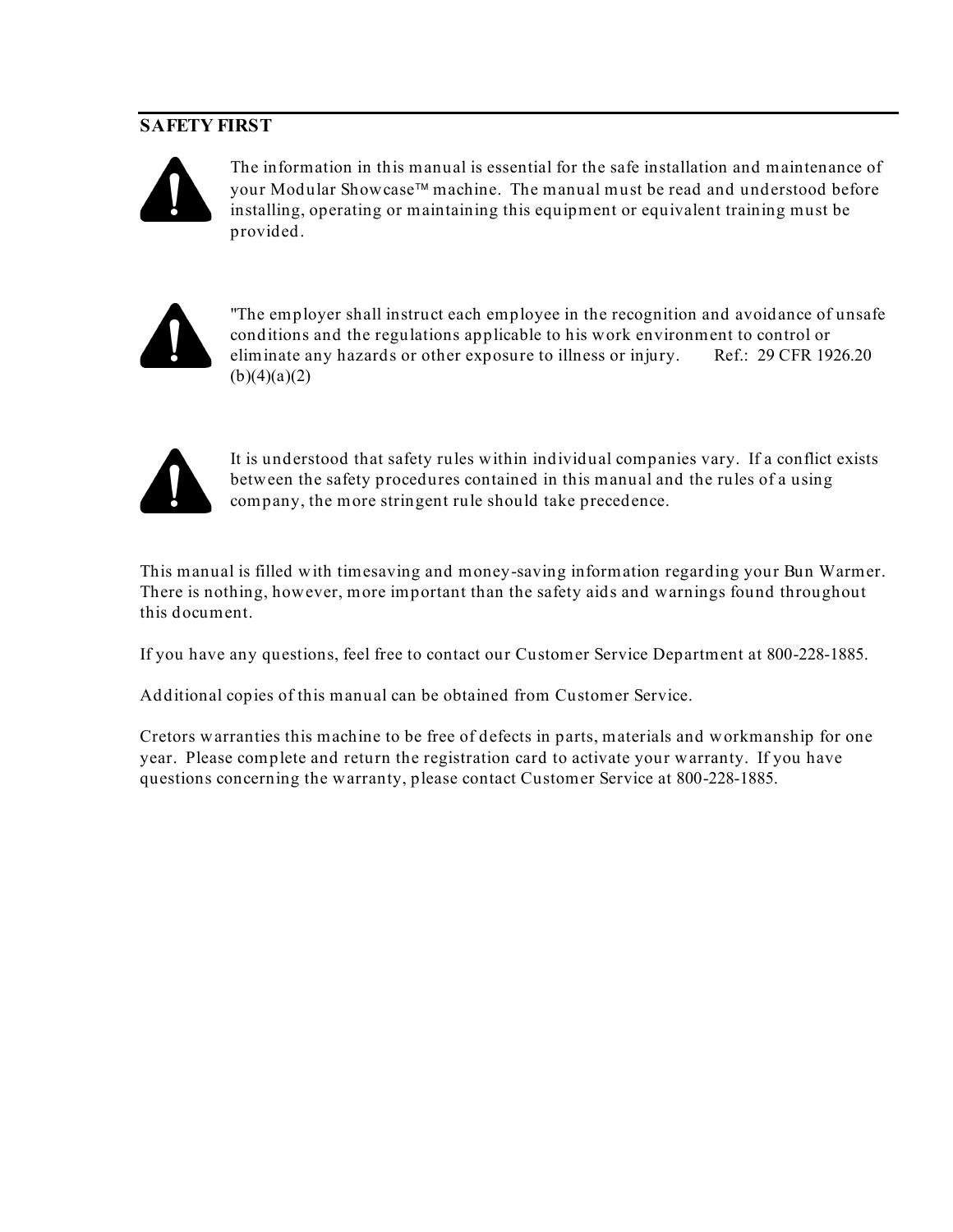#### **I INTRODUCTION**

This manual contains information regarding your Bun Warmer. There is nothing, however, more important than the safety aids and warnings that are found throughout this document. The Safety Alert Symbol is used to identify topics of primary safety concern wherever they appear. Furthermore, a separate section has been included which deals exclusively with operation and accident prevention.

If, after reviewing this manual, anything is unclear or technical problems are encountered, contact the dealer from whom you purchased your machine for assistance; and, if there are any additional questions, feel free to contact our Customer Service Department at 800-228-1885. Always have the serial number of your machine available to assist in obtaining the correct information.

#### **II SAFETY ALERT SYMBOL**

The symbol shown below is used to call your attention to instructions concerning your personal safety and the safety of others. Watch this symbol. It points out important safety precautions. It means "ATTENTION! Become Alert! Your personal safety is involved!" Read the message that follows and be alert to the risk of personal injury or death.



#### **III PURPOSE OF MANUAL**



This instruction manual is intended to familiarize owners with the operation and safety procedures associated with your Bun Warmer.





A person who has not read and understood all operating and safety instructions is not qualified to operate the machine.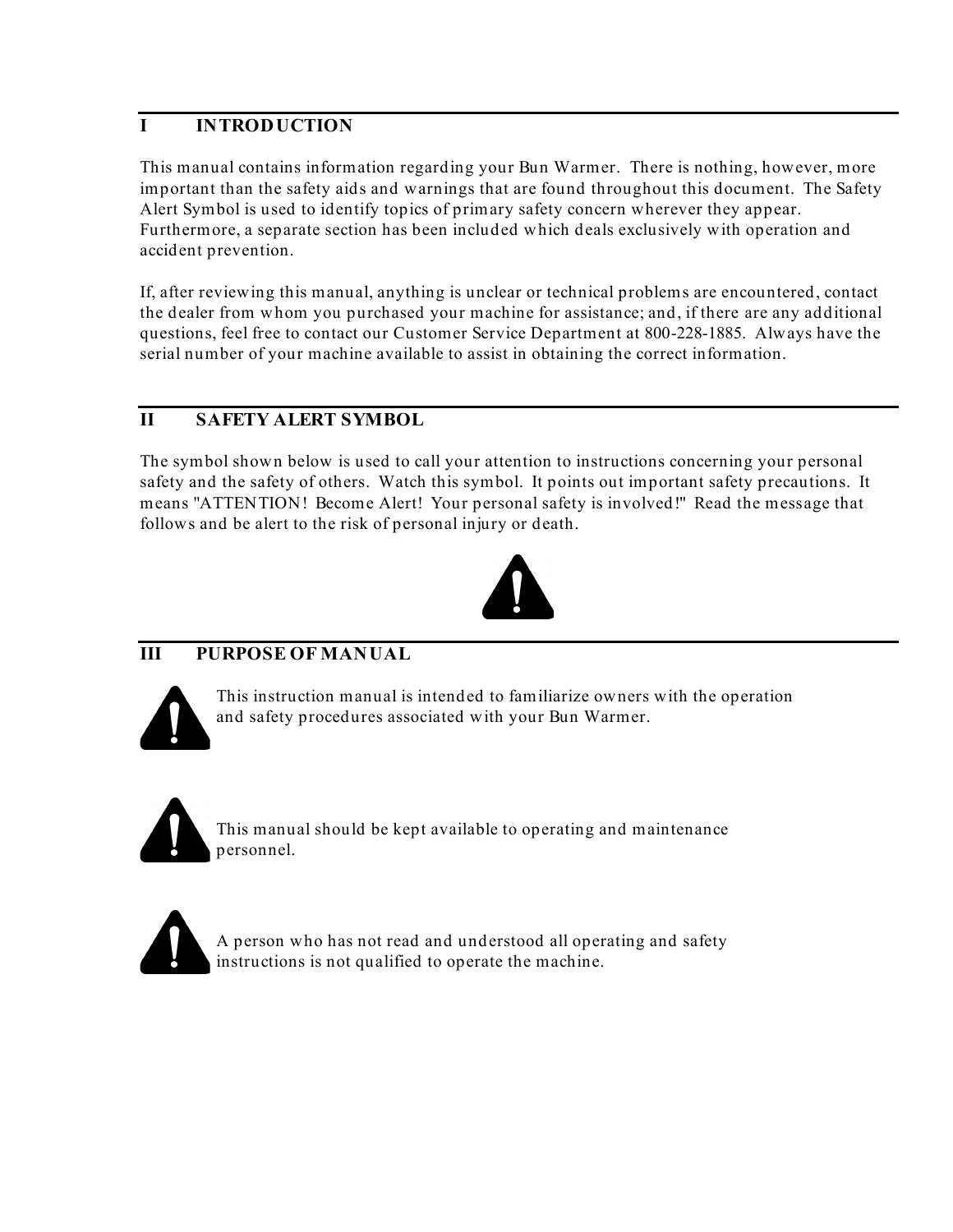### **IV PRODUCT IDENTIFICATION**

#### CRETORS BUN WARMERS

| <b>MODEL</b>     | 7952-DIG BUN WARMER                                            |
|------------------|----------------------------------------------------------------|
| Electrical:      | 120 Volt, 60 Cycle                                             |
|                  | 250 Watts                                                      |
| Dimensions:      | 19.688" W x 18.9" D x 9.875" T (50 cm W x 48 cm D x 25 cm T)   |
| Shipping Weight: | 53 Lbs. (18 Kgs) shipping weight                               |
| <b>MODEL</b>     | 7952-E-DIG BUN WARMER                                          |
| Electrical:      | 230 Volt, 50 Cycle                                             |
|                  | 250 Watts                                                      |
| Dimensions:      | 19.688" W x 18.9" D x 9.875" T (50 cm W x 48 cm D x 25 cm T)   |
| Weight:          | 53 Lbs. (18 Kgs) shipping weight                               |
|                  |                                                                |
| <b>MODEL</b>     | 19475-A (19475-E) HB24_-_ - BUN WARMER                         |
| Electrical:      | 120 Volt, 60 Cycle (230 Volt, 50 Hz)                           |
|                  | 300 Watts                                                      |
| Dimensions:      | 19.688" W x 21.4" D x 9.5"T (50 cm W x 54.3 cm D x 24.2 cm T)  |
|                  |                                                                |
| <b>MODEL</b>     | 19463-A (19463-E) HB36_-_ - BUN WARMER                         |
| Electrical:      | 120 Volt, 60 Cycle (230 Volt, 50 Hz)                           |
|                  | 600 Watts                                                      |
| Dimensions:      | 34.125" W x 21.4" D x 9.5" T (87 cm W x 54.3 cm D x 24.2 cm T) |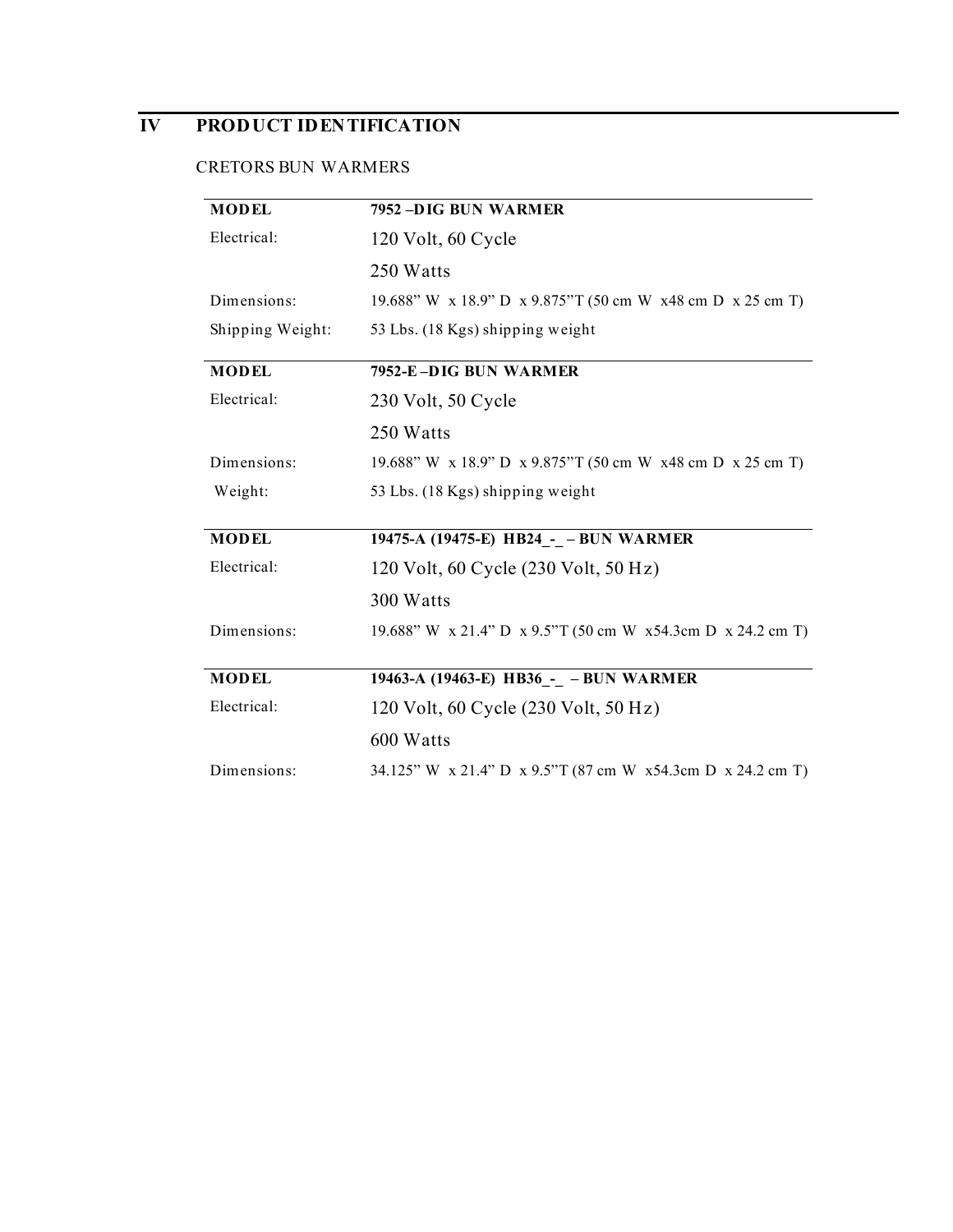#### **V THEORY AND OBSERVATIONS OF BUN WARMER OPERATION**

The bun warmer is designed for any concession application to hold bread products in a warm, humidified atmosphere.

#### **VI CONTROL SWITCH**

HEAT SWITCH -Turns warmer heat ON / OFF

DIGITAL CONTROLLER - Displays temperature of heated surface and allows adjustment of temperature up and down

#### **VII INSTALLATION INSTRUCTIONS**

#### **1. Location**

Choose a location for your bun warmer to maximize the ease of operation and maintenance procedures. Check your local building and fire codes for location restrictions.

#### **2. Power Supply**

Check the nameplate to determine the required power supply.



Connect your warmer only to the correct power source.



Make certain the Rocker Switch on the warmer is in the 'OFF' position when plugging into power source.

#### **3. Assembly instructions**

- 1. Remove packaging from inside the drawer.
- 2. Remove protective plastic covering from entire unit, including the warmer drawer.
- 3. Remove perforated drawer, wash, dry, and replace.
- 4. Remove water tray, wash, dry, and replace.
- 5. Wipe all surfaces with a damp cloth and any good grade household cleaner suitable for stainless steel surfaces. Dry thoroughly.
- 6. Place bun warmer on a flat, level, and secure surface.
- 7. If stacking a hot dog grill on the top of the bun warmer, assure grill is positioned securely and centered on the bun warmer to prevent unit from falling off.
- 8. Plug power cord into correct power source.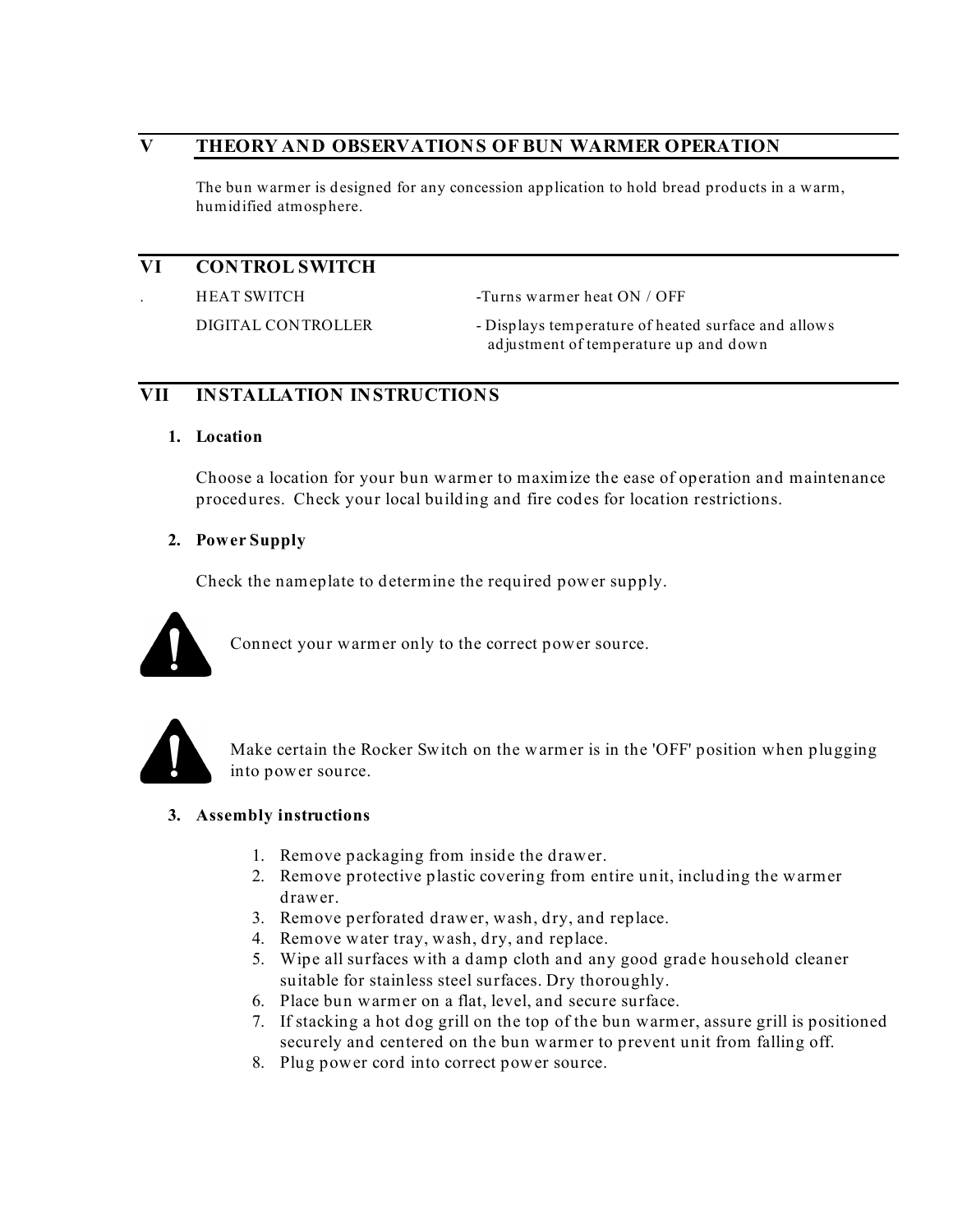#### **VIII OPERATING INSTRUCTIONS**

- 1. Pull out the water tray and half fill with fresh warm water.
- 2. Turn Switch 'ON' and digital controller will start to blink, then stay on. The heat will turn on.
- 3. Set desired temperature by pressing the up or down arrow.
- 4. Allow 20 minutes for cabinet to pre-heat.
- 5. Place buns or rolls in warmer drawer. Buns and rolls can remain in their original plastic bag to maintain optimal freshness or just left in the drawer.
- 6. Operate your warmer only under sanitary condition (SEE SANITATION INSTRUCTIONS).

#### **IX SANITATION INSTRUCTIONS**



Be certain the machine is turned 'OFF' and power is unplugged before sanitizing this machine. Failure to do so could result in injury.



**CAUTION:** Do not clean appliances until they have been given sufficient time to cool. Failure to do so may result in serious burns.

#### **Clean unit every day. Perform the following:**

- Turn Switch 'OFF' and remove electrical cord from wall supply. Allow unit to cool.
- Remove and empty the drip tray.
- Remove perforated drawer base and water tray. Wash in hot soapy water, rinse, and dry
- Remove drawer by pulling out drawer and lifting rollers out of guides; remove crumbs, wash, rinse and dry. Carefully relocate drawer rollers on internal guides and push drawer in.
- Wipe all external surfaces with proprietary stainless steel cleaner or warm damp cloth and dry thoroughly.
- Replace drawer base and water tray.



**CAUTION:** This appliance(s) shall not be cleaned with a water jet.



*C. CRETORS AND COMPANY 176 MITTEL DRIVE WOOD DALE, IL 60191 PHONE (847) 616-6900, (800) 228-1885, FAX (847) 616-6970 WEB SITE: http://www.cretors.com Email: postmaster@cretors.com*  **Cretors joins the information age! Check out our links http://www.twitter.com** http://www.facebook.com/pages/Chicago-IL/C-Cretors-Co/90143449620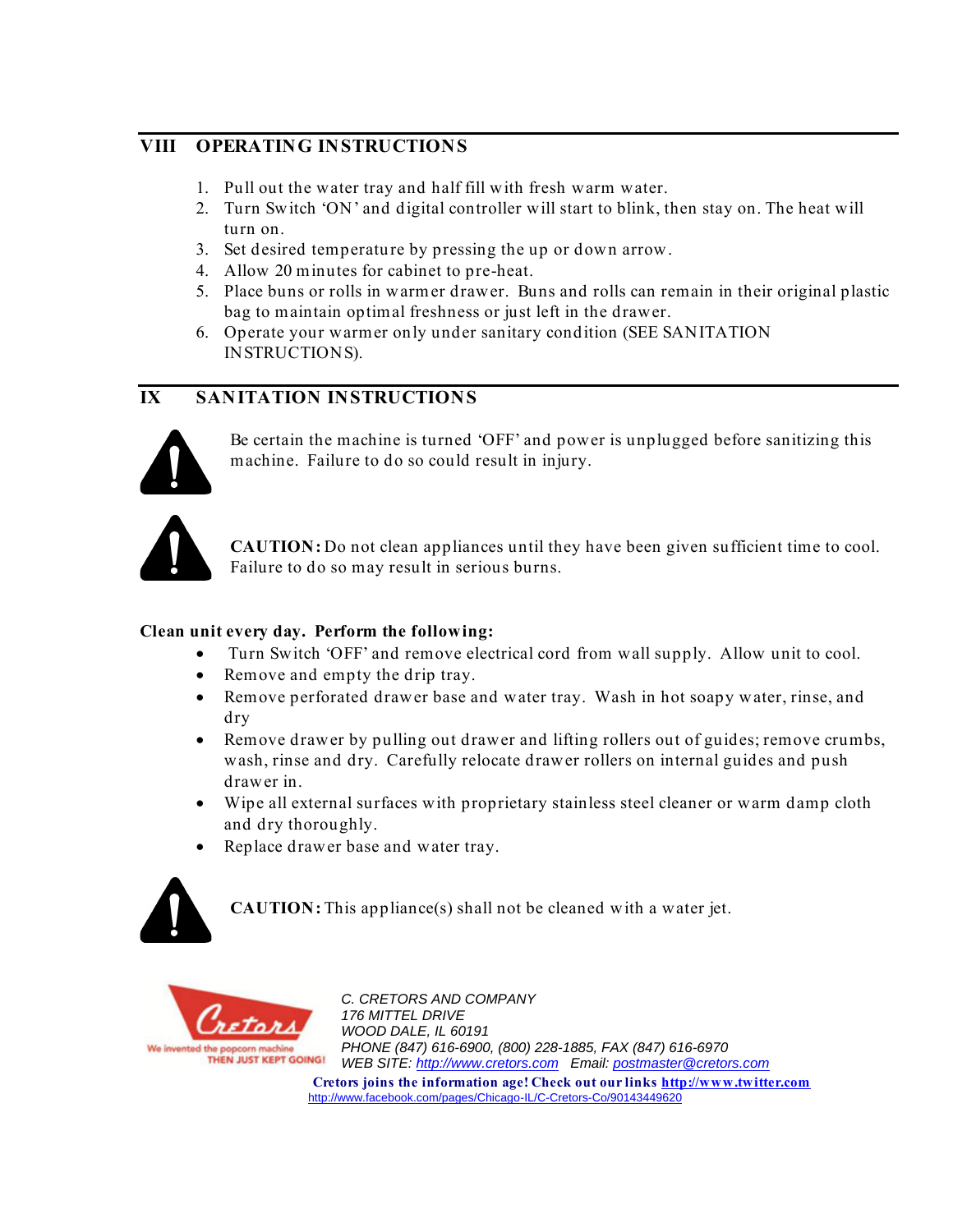